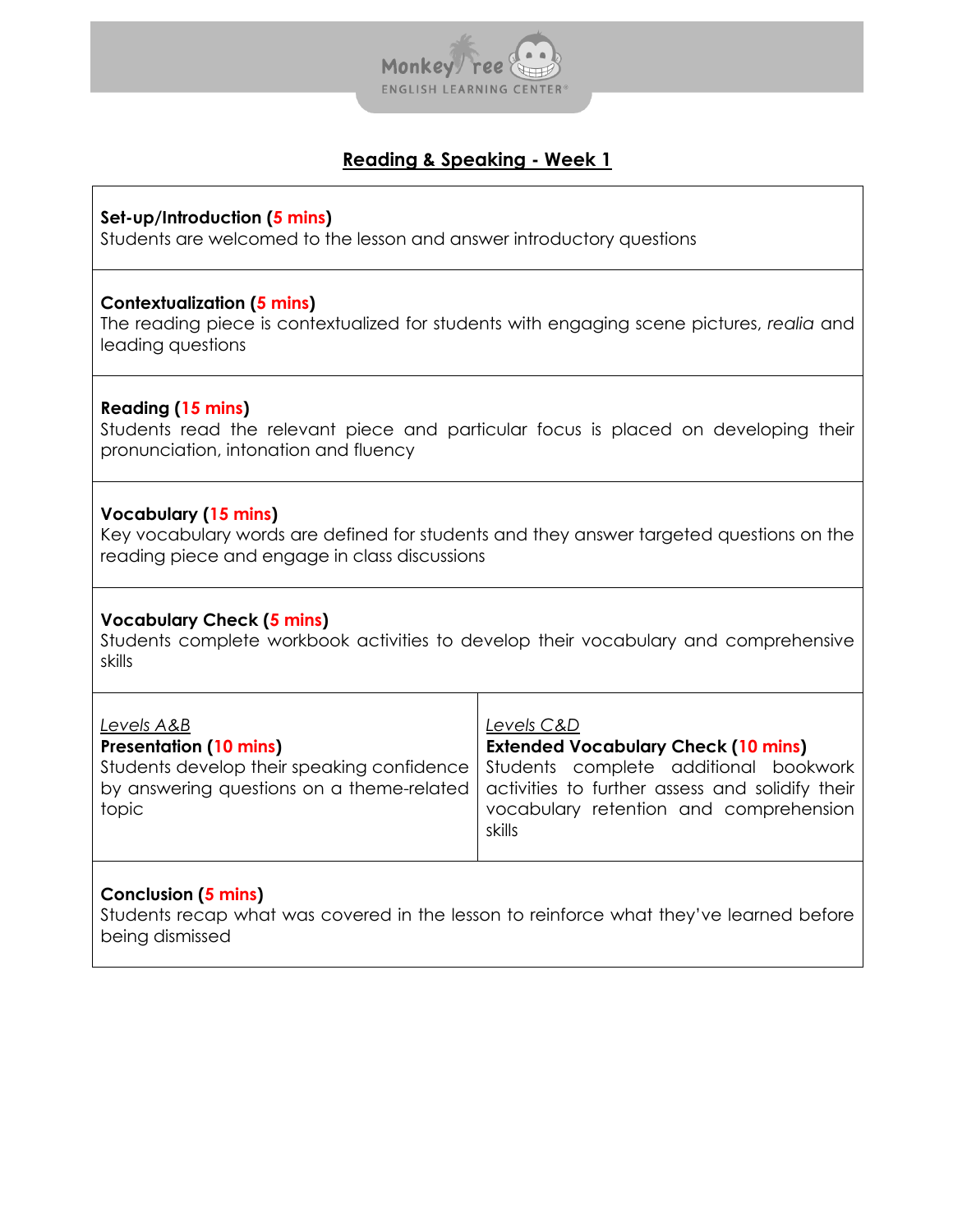

## **Set-up/Introduction (5 mins)**

Students are welcomed to the lesson and answer introductory questions

## **Topic Review & Discussion (10 mins)**

A review is conducted with stimulating visuals and students answer targeted questions to practice extensive responses

### **Topic Learning & Discussion (10 mins)**

Students delve deeper into theme-related content and engage in class discussions

### **Workbook time (15 mins)**

Workbook tasks are completed to assess students' abilities for critical thinking and textual analysis

### **Language Focus (5 mins)**

Students are introduced to and taught a practical language focus with clear visuals and sentence structures

### **Language Focus Practice (10 mins)**

The language focus is practiced with targeted questions and by referencing engaging images

### **Conclusion (5 mins)**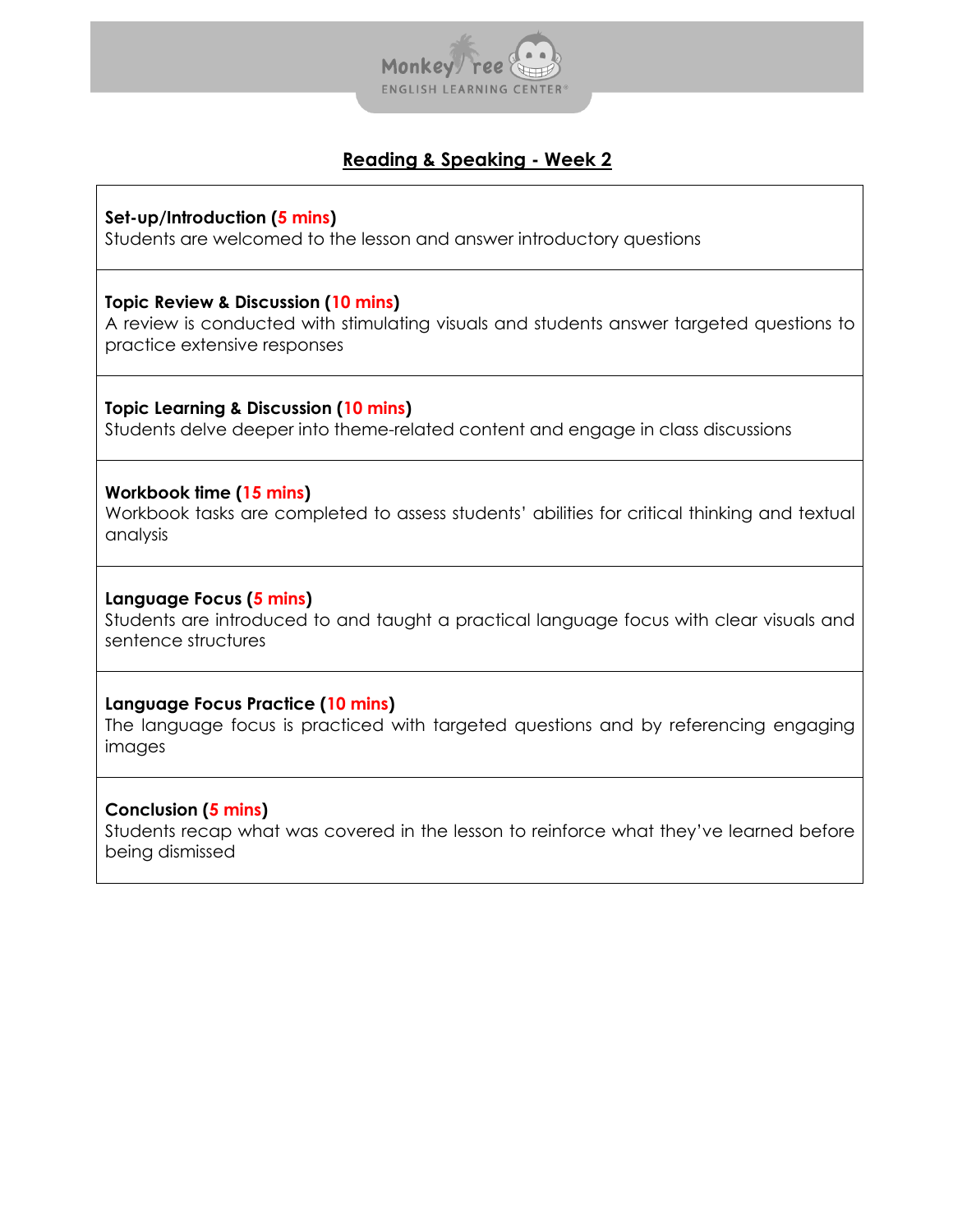

**Set-up/Introduction (5 mins)**

Students are welcomed to the lesson and answer introductory questions

### **Topic Review & Discussion (5 mins)**

A review is conducted with stimulating visuals and students answer targeted questions to practice extensive responses

### **Reading (15 mins)**

Students read the relevant piece and particular focus is placed on developing their pronunciation, intonation and fluency

## **Discussion (5 mins)**

Students answer targeted questions on the reading piece and engage in class discussions

### **Skill Introduction (10 mins)**

A key reading skill is contextualized and taught to students to improve their textual analysis abilities

### **Skill Practice (10 mins)**

Students complete a workbook activity to practice and apply their understanding of the reading skill

| Levels A&B                                                                                 | Levels C&D                                                                                                                     |
|--------------------------------------------------------------------------------------------|--------------------------------------------------------------------------------------------------------------------------------|
| Listening (5 mins)                                                                         | <b>Extended Skill Practice (5 mins)</b>                                                                                        |
| Students complete a listening activity to assess<br>and develop their comprehension skills | Students complete additional bookwork<br>activities to further assess and solidify their<br>understanding of the reading skill |

### **Conclusion (5 mins)**